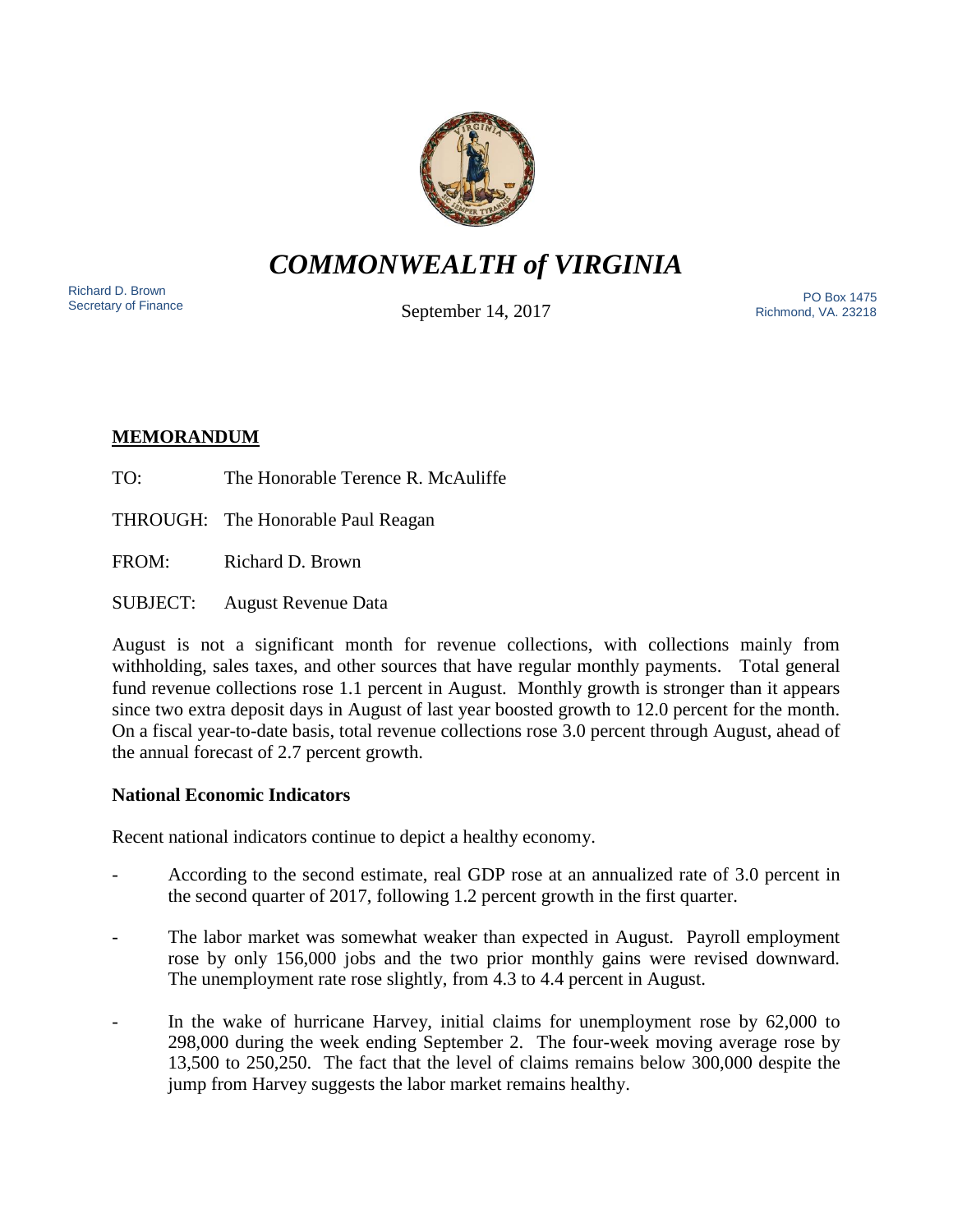- The Conference Board's index of leading indicators rose 0.3 percent in July following a 0.6 percent increase in June. The only one of the ten components that declined was building permits.
- The Conference Board's index of consumer confidence rose from 120.0 to 122.9 in August. Both the present conditions and the expectations components increased for the month, with the three-month moving average tied for its highest level since 2001.
- Conditions in the manufacturing sector improved in August. The Institute of Supply Management index rose from 56.3 to 58.8. The index has risen in three of the last four months and is at its highest since 2011.
- The CPI rose 0.1 percent in July after remaining flat in June and stands 1.7 percent above July 2016. Core inflation (excluding food and energy prices) also rose by 0.1 percent and is 1.7 percent above a year ago.
- At its July meeting, the Federal Reserve kept the federal funds target rate at 0.75 to 1.0 percent.

### **Virginia Economy**

In Virginia, job growth picked up in June and July. Payroll employment rose 1.8 percent from July of last year, after June saw 1.7 percent year-over-year growth. In July, Northern Virginia posted growth of 2.0 percent; Hampton Roads declined 0.4 percent; and Richmond-Petersburg rose 2.6 percent. The seasonally adjusted unemployment rate rose 0.1 percentage point to 3.8 percent in July and stands 0.3 percentage point below July of 2016.

The Virginia Leading Index was unchanged in July after increasing 0.2 percent in June. The U.S. leading index, auto registrations, and future employment improved in July while initial claims increased. The indexes in Roanoke, Richmond, Charlottesville, Blacksburg, Harrisonburg, and Staunton rose in July, while falling in Lynchburg and Winchester. The Northern Virginia, Hampton Roads, and Bristol indexes were little changed over the same period.

### **August Revenue Collections**

August is not a significant month for revenue collections, with collections mainly from withholding, sales taxes, and other sources that have regular monthly payments. Total general fund revenue collections rose 1.1 percent in August. Monthly growth is stronger than it appears since two extra deposit days in August of last year boosted growth to 12.0 percent for the month. On a fiscal year-to-date basis, total revenue collections rose 3.0 percent through August, ahead of the annual forecast of 2.7 percent growth.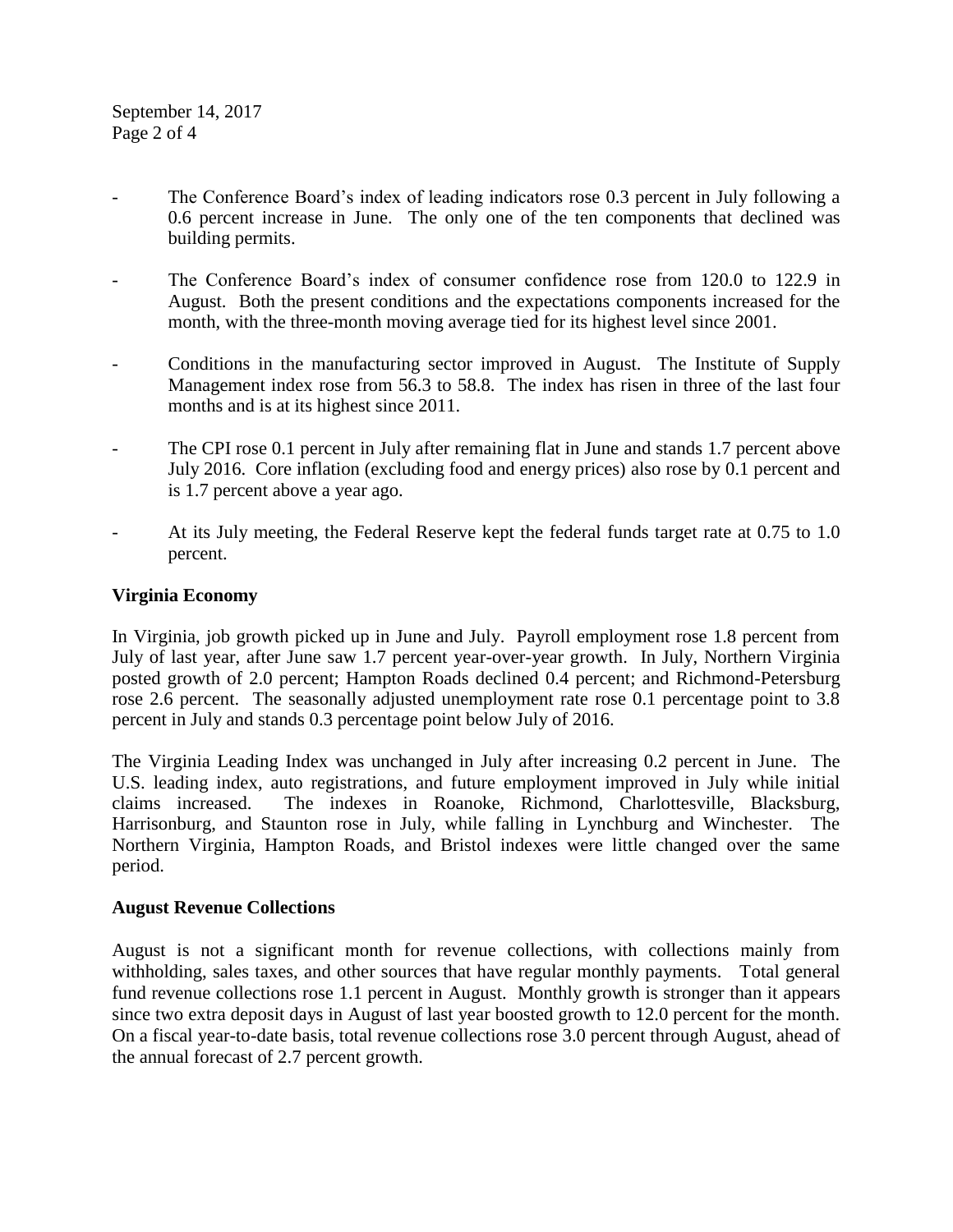September 14, 2017 Page 3 of 4

*Net Individual Income Tax (70% of general fund revenues)*: Through the first two months of the fiscal year, collections of net individual income tax rose 2.4 percent from the same period last year, close to the annual estimate of 2.6 percent growth. Performance in each component of individual income tax is as follows:

*Individual Income Tax Withholding (63% of general fund revenues)*: Collections of payroll withholding taxes grew 0.8 percent for the month. As with total revenue, growth in August of last year was boosted by two additional deposit days. Year-to-date, withholding collections are 3.5 percent ahead of the same period last year, well ahead of the annual estimate of 1.8 percent growth.

*Individual Income Tax Nonwithholding (17% of general fund revenues)*: August is not a significant month for collections in this source since the first estimated payment for fiscal year 2017 is due in September. Through the first two months of the fiscal year, collections were \$106.3 million compared with \$115.6 million in the same period last year.

*Individual Income Tax Refunds*: August is not a significant month for refunds. The Department of Taxation issued \$41.7 million in refunds compared with \$41.4 million in August of last year.

*Sales Tax (18% of general fund revenues)*: Collections of sales and use taxes, reflecting July sales, fell 1.3 percent in August. The decline was due to several large refunds. On a year-to-date basis, collections have risen 1.1 percent, trailing the annual estimate of 2.8 percent growth.

*Corporate Income Tax (4% of general fund revenues)*: As with nonwithholding, August is not typically a significant month for collections in this source, as the first estimated payment for the fiscal year is due in September. Through August, collections of corporate income taxes were \$34.7 million compared with \$17.1 million in the same period last year.

*Wills, Suits, Deeds, Contracts (2% of general fund revenues)*: Collections of wills, suits, deeds, and contracts – mainly recordation tax collections – were \$36.5 million in August, compared with \$37.8 million in August of last year, a decline of 3.4 percent. On a year-to-date basis, collections are up 0.3 percent, trailing the annual forecast of 3.4 percent growth.

*Insurance Premiums (2% of general fund revenues)*: Monthly collections of insurance company premiums are being transferred to the Transportation Trust Fund per Chapter 986, 2007 Acts of the Assembly until the required amount of \$168.0 million has been deposited.